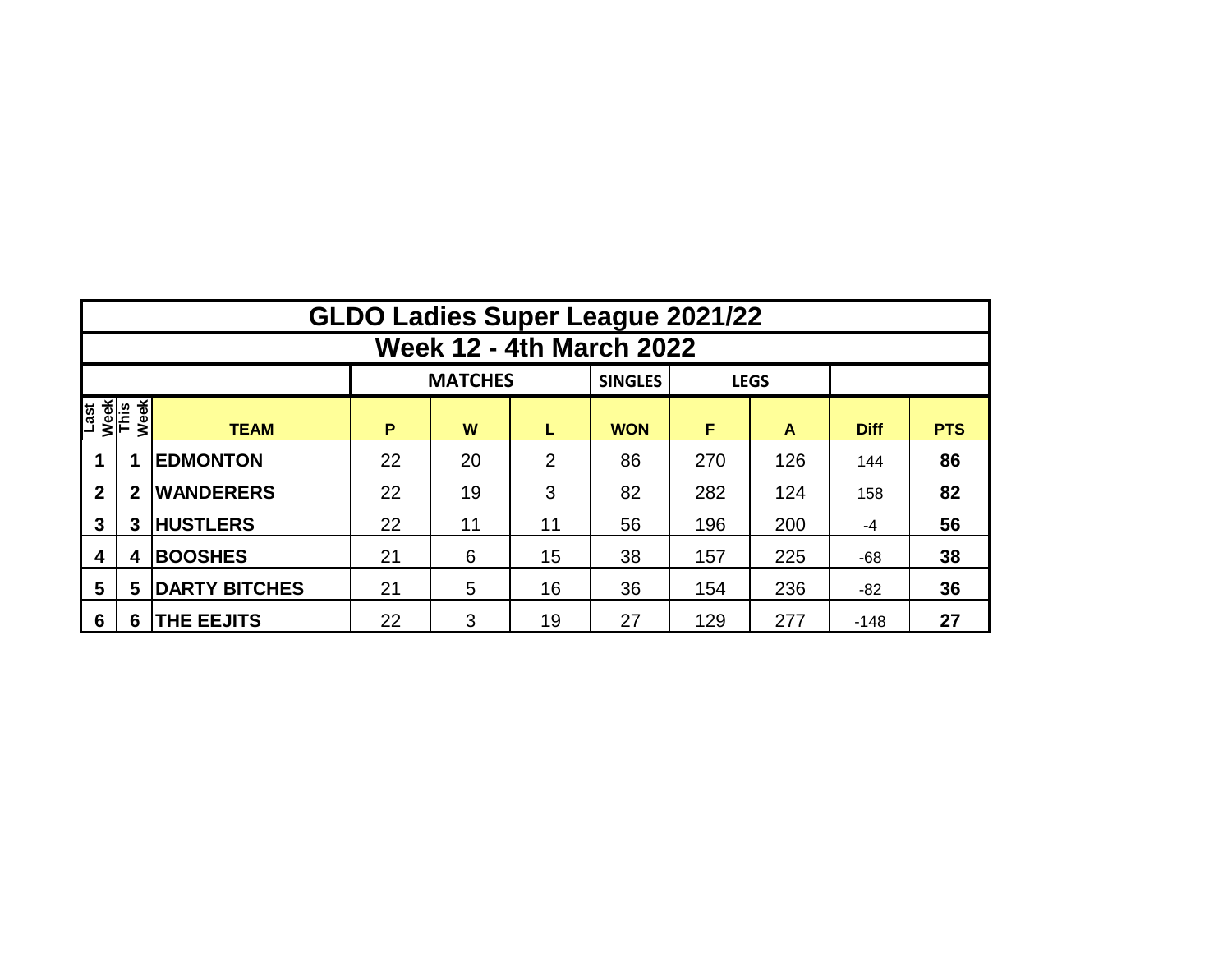| <b>Greater London Darts Organisation Ladies Super League 2021/22</b> |                                                     |                |           |                                                           |  |                                  |                |              |         |                              |                |                |                |                |
|----------------------------------------------------------------------|-----------------------------------------------------|----------------|-----------|-----------------------------------------------------------|--|----------------------------------|----------------|--------------|---------|------------------------------|----------------|----------------|----------------|----------------|
| Week                                                                 | DATE 4th March 2022<br>12                           |                |           |                                                           |  |                                  |                |              |         |                              |                |                |                |                |
|                                                                      |                                                     |                |           |                                                           |  | <b>HUSTLERS 4 v 1 THE EEJITS</b> |                |              |         |                              |                |                |                |                |
| Ave                                                                  | Tons                                                |                | 180 HCO   |                                                           |  | Ave                              | Tons           |              | 180 HCO |                              |                |                |                |                |
| 15.92                                                                | 1                                                   |                |           | Nicky HUTCHINGS                                           |  | 13.64                            | 4              |              |         | 110 Claire CAMELO            | 3              | $\overline{2}$ | 1              | 0              |
| 13.41                                                                | 1                                                   |                |           | Sharon MCMAHON                                            |  | 13.07                            | 0              |              |         | Coral STEVENS                | 3              | 1              | $\overline{2}$ | 0              |
| 13.68                                                                | 1                                                   |                |           | Eileen WAVING                                             |  | 13.37                            | 0              |              |         | Steph HOLT                   | 1              | 3              | 2              | 1              |
| 16.36                                                                | 3                                                   |                |           | <b>Juliane BIRCHALL</b>                                   |  | 14.97                            | 3              |              |         | Emma SMITH                   | 3              | 2              | 3              | 1              |
| 17.68                                                                | 6                                                   |                |           | 106 Nikki PATTEN                                          |  | 13.86                            | $\mathbf{1}$   |              |         | Coral STEVENS                | 3              | $\Omega$       | 4              | 1              |
| 15.41                                                                | 12                                                  | $\mathbf{0}$   |           | <b>Team Average</b>                                       |  | 13.78                            | 8              | 0            |         | <b>Team Average</b>          | 13             | 8              | 4              | $\mathbf{1}$   |
| Res:                                                                 |                                                     | Carole Belcher |           |                                                           |  | Res:                             |                |              |         |                              |                |                |                |                |
|                                                                      |                                                     |                |           |                                                           |  |                                  |                |              |         | <b>Final result</b>          | 13             | 4              | 4              | 1              |
|                                                                      |                                                     |                |           |                                                           |  |                                  |                |              |         |                              |                |                |                |                |
|                                                                      |                                                     |                |           |                                                           |  |                                  |                |              |         | DARTY BITCHES 0 v 5 EDMONTON |                |                |                |                |
| Ave                                                                  | Tons                                                |                | 180 HCO   |                                                           |  | Ave                              | Tons           |              | 180 HCO |                              |                |                |                |                |
| 12.29                                                                | $\mathbf{1}$                                        |                |           | <b>Rosie GAFFNEY</b>                                      |  | 12.49                            | 0              |              |         | Pat ROGERS                   | $\mathbf 1$    | 3              | 0              | $\mathbf{1}$   |
| 12.10                                                                | 1                                                   |                |           | Bridget O'CONNER                                          |  | 13.92                            | 3              |              |         | <b>Tammy MACKENZIE</b>       | 0              | 3              | 0              | $\overline{2}$ |
| 15.14                                                                | 4                                                   |                |           | Kimmy DANIELL                                             |  | 18.52                            | 4              |              |         | Mandy SOLOMONS               | $\overline{2}$ | 3              | 0              | 3              |
| 14.33                                                                | $\mathbf{1}$                                        |                |           | Emma LITTLE                                               |  | 19.27                            | 6              |              |         | Donna GLEED                  | 0              | 3              | 0              | 4              |
| 11.32                                                                | 0                                                   |                |           | <b>Steph DANIELL</b>                                      |  | 20.04                            | 3              |              |         | Jo DEAMER                    | 0              | 3              | 0              | 5              |
| 13.04                                                                | 7                                                   | $\mathbf 0$    |           | <b>Team Average</b>                                       |  | 16.85                            | 16             | $\mathbf{0}$ |         | <b>Team Average</b>          | 3              | 15             | 0              | 5              |
| Res:                                                                 |                                                     |                |           |                                                           |  | Res:                             |                |              |         |                              |                |                |                |                |
|                                                                      |                                                     |                |           |                                                           |  |                                  |                |              |         | <b>Final result</b>          | 3              | 15             | $\mathbf{0}$   | 5              |
|                                                                      |                                                     |                |           |                                                           |  |                                  |                |              |         |                              |                |                |                |                |
|                                                                      |                                                     |                |           |                                                           |  | <b>BOOSHES 1 v 4 WANDERERS</b>   |                |              |         |                              |                |                |                |                |
| Ave                                                                  | Tons                                                |                | $180$ HCO |                                                           |  | Ave                              | Tons           |              | 180 HCO |                              |                |                |                |                |
| 10.96                                                                | 0                                                   |                |           | <b>Chloe ARTISS</b>                                       |  | 13.92                            | $\overline{2}$ |              |         | Natalie OSBORN               | 0              | 3              | 0              | $\mathbf{1}$   |
| 12.31                                                                | 3                                                   |                |           | Nic WATLING                                               |  | 11.93                            | 0              |              |         | Dee BELCHER                  | 3              | 1              | $\mathbf{1}$   | 1              |
| 12.09                                                                | 0                                                   |                |           | <b>Jess STOREY</b>                                        |  | 14.05                            | 0              |              |         | Lynne BIONDINI               | 0              | 3              | $\mathbf{1}$   | $\overline{2}$ |
| 14.37                                                                | 4                                                   |                |           | Nic WATLING                                               |  | 16.37                            | $\mathbf{1}$   |              |         | Carly TOWNSEND               | $\mathbf{1}$   | 3              | $\mathbf{1}$   | 3              |
| 15.73                                                                | 3                                                   |                |           | Luci CUNNINGHAM                                           |  | 23.86                            | 8              |              |         | <b>Steph STUTLEY</b>         | 0              | 3              | 1              | 4              |
| 13.09                                                                | 10                                                  | $\mathbf 0$    |           | <b>Team Average</b>                                       |  | 16.03                            | 11             | 0            |         | Team Average                 | 4              | 13             | $\mathbf{1}$   | $\overline{a}$ |
| Res:                                                                 |                                                     |                |           |                                                           |  | Res:                             |                |              |         |                              |                |                |                |                |
|                                                                      | <b>Final result</b><br>7<br>$\mathbf{1}$<br>4<br>10 |                |           |                                                           |  |                                  |                |              |         |                              |                |                |                |                |
|                                                                      | Top Team Average This Week: Edmonton - 16.85        |                |           |                                                           |  |                                  |                |              |         |                              |                |                |                |                |
|                                                                      |                                                     |                |           | Top Individual Average: Steph STUTLEY - Wanderers - 23.86 |  |                                  |                |              |         |                              |                |                |                |                |
|                                                                      |                                                     |                |           | Highest Finish: Claire CAMELO - Eejits - 110              |  |                                  |                |              |         |                              |                |                |                |                |
| 180's : None                                                         |                                                     |                |           |                                                           |  |                                  |                |              |         |                              |                |                |                |                |